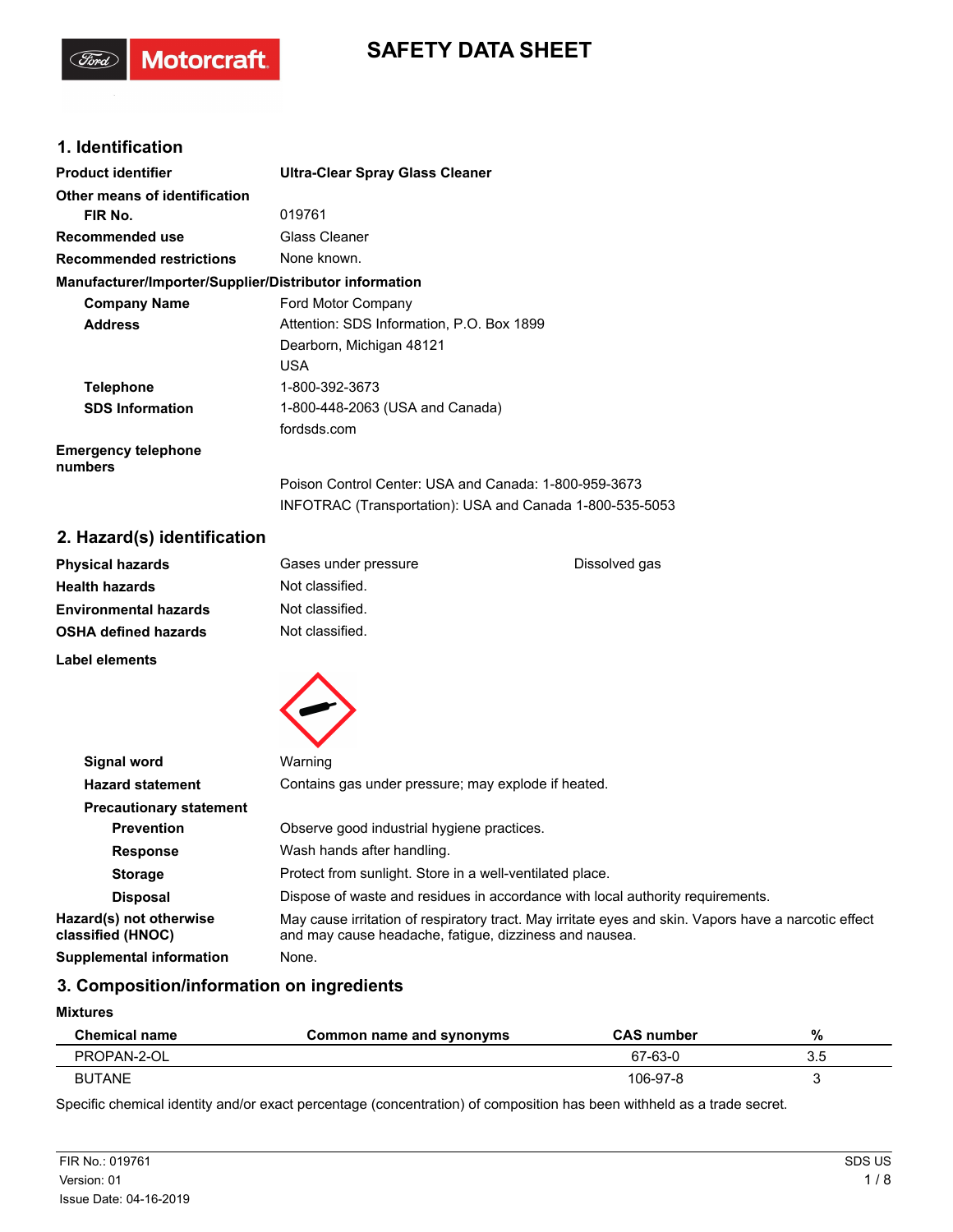# **4. First-aid measures**

| 4. First-ald measures                                                        |                                                                                                                                                                                                                                                                                                                                                                                                                                                                                                                                   |
|------------------------------------------------------------------------------|-----------------------------------------------------------------------------------------------------------------------------------------------------------------------------------------------------------------------------------------------------------------------------------------------------------------------------------------------------------------------------------------------------------------------------------------------------------------------------------------------------------------------------------|
| <b>Inhalation</b>                                                            | If breathing is difficult, remove to fresh air and keep at rest in a position comfortable for breathing.<br>Call a physician if symptoms develop or persist.                                                                                                                                                                                                                                                                                                                                                                      |
| <b>Skin contact</b>                                                          | Wash off with soap and water. Get medical attention if irritation develops and persists.                                                                                                                                                                                                                                                                                                                                                                                                                                          |
| Eye contact                                                                  | Immediately flush eyes with plenty of water for at least 15 minutes. Get medical attention if<br>irritation develops and persists.                                                                                                                                                                                                                                                                                                                                                                                                |
| Ingestion                                                                    | Call a physician or poison control center immediately. Rinse mouth. Do not induce vomiting.                                                                                                                                                                                                                                                                                                                                                                                                                                       |
| <b>Most important</b><br>symptoms/effects, acute and<br>delayed              | Direct contact with eyes may cause temporary irritation.                                                                                                                                                                                                                                                                                                                                                                                                                                                                          |
| Indication of immediate<br>medical attention and special<br>treatment needed | Provide general supportive measures and treat symptomatically.                                                                                                                                                                                                                                                                                                                                                                                                                                                                    |
| <b>General information</b>                                                   | Ensure that medical personnel are aware of the material(s) involved, and take precautions to<br>protect themselves.                                                                                                                                                                                                                                                                                                                                                                                                               |
| 5. Fire-fighting measures                                                    |                                                                                                                                                                                                                                                                                                                                                                                                                                                                                                                                   |
| Suitable extinguishing media                                                 | Water fog. Foam. Dry chemical powder. Carbon dioxide (CO2).                                                                                                                                                                                                                                                                                                                                                                                                                                                                       |
| Unsuitable extinguishing<br>media                                            | Do not use water jet as an extinguisher, as this will spread the fire.                                                                                                                                                                                                                                                                                                                                                                                                                                                            |
| Specific hazards arising from<br>the chemical                                | During fire, gases hazardous to health may be formed. Upon decomposition, this product emits<br>carbon monoxide, carbon dioxide and/or low molecular weight hydrocarbons.                                                                                                                                                                                                                                                                                                                                                         |
| Special protective equipment<br>and precautions for firefighters             | Self-contained breathing apparatus and full protective clothing must be worn in case of fire.                                                                                                                                                                                                                                                                                                                                                                                                                                     |
| <b>Fire fighting</b><br>equipment/instructions                               | In case of fire: Stop leak if safe to do so. Do not move cargo or vehicle if cargo has been exposed<br>to heat. If tank, rail car or tank truck is involved in a fire, ISOLATE for 800 meters (1/2 mile) in all<br>directions; also consider initial evacuation for 800 meters (1/2 mile) in all directions. ALWAYS stay<br>away from tanks engulfed in flame. Move containers from fire area if you can do so without risk.<br>For massive fire in cargo area, use unmanned hose holder or monitor nozzles, if possible. If not, |

**Specific methods** Use standard firefighting procedures and consider the hazards of other involved materials.

withdraw and let fire burn out.

# General fire hazards **Contents under pressure.** Pressurized container may explode when exposed to heat or flame.

### **6. Accidental release measures**

| Personal precautions,<br>protective equipment and<br>emergency procedures | Avoid contact with eyes, skin, and clothing. Avoid inhalation of vapors or mists. Do not touch<br>damaged containers or spilled material unless wearing appropriate protective clothing. Keep<br>people away from and upwind of spill/leak. Keep unnecessary personnel away. Ensure adequate<br>ventilation. Keep out of low areas. Remove all possible sources of ignition in the surrounding area.<br>Local authorities should be advised if significant spillages cannot be contained. Wear appropriate<br>protective equipment and clothing during clean-up. For personal protection, see section 8 of the<br>SDS. |
|---------------------------------------------------------------------------|------------------------------------------------------------------------------------------------------------------------------------------------------------------------------------------------------------------------------------------------------------------------------------------------------------------------------------------------------------------------------------------------------------------------------------------------------------------------------------------------------------------------------------------------------------------------------------------------------------------------|
| <b>Methods and materials for</b><br>containment and cleaning up           | Large Spills: Stop the flow of material, if this is without risk. Dike the spilled material, where this is<br>possible. Absorb in vermiculite, dry sand or earth and place into containers. Following product<br>recovery, flush area with water.                                                                                                                                                                                                                                                                                                                                                                      |
|                                                                           | Small Spills: Wipe up with absorbent material (e.g. cloth, fleece). Clean surface thoroughly to<br>remove residual contamination.                                                                                                                                                                                                                                                                                                                                                                                                                                                                                      |
|                                                                           | Never return spills to original containers for re-use. For waste disposal, see section 13 of the SDS.                                                                                                                                                                                                                                                                                                                                                                                                                                                                                                                  |
| <b>Environmental precautions</b>                                          | Avoid discharge into drains, water courses or onto the ground.                                                                                                                                                                                                                                                                                                                                                                                                                                                                                                                                                         |
| 7. Handling and storage                                                   |                                                                                                                                                                                                                                                                                                                                                                                                                                                                                                                                                                                                                        |
| <b>Precautions for safe handling</b>                                      | Avoid contact with eyes, skin, and clothing. Avoid breathing mist or vapor. Avoid prolonged<br>exposure. Provide adequate ventilation. Keep away from heat/sparks/open flames/hot surfaces. -<br>No smoking. Observe good industrial hygiene practices. Wear appropriate personal protective<br>equipment. For personal protection, see Section 8 of the SDS.                                                                                                                                                                                                                                                          |
| Conditions for safe storage,<br>including any incompatibilities           | Store in a cool, dry place out of direct sunlight. Store in tightly closed container. Store in a<br>well-ventilated place. Stored containers should be periodically checked for general condition and<br>leakage. Store away from incompatible materials (see Section 10 of the SDS). Store in accordance<br>with local/regional/national/international regulation.                                                                                                                                                                                                                                                    |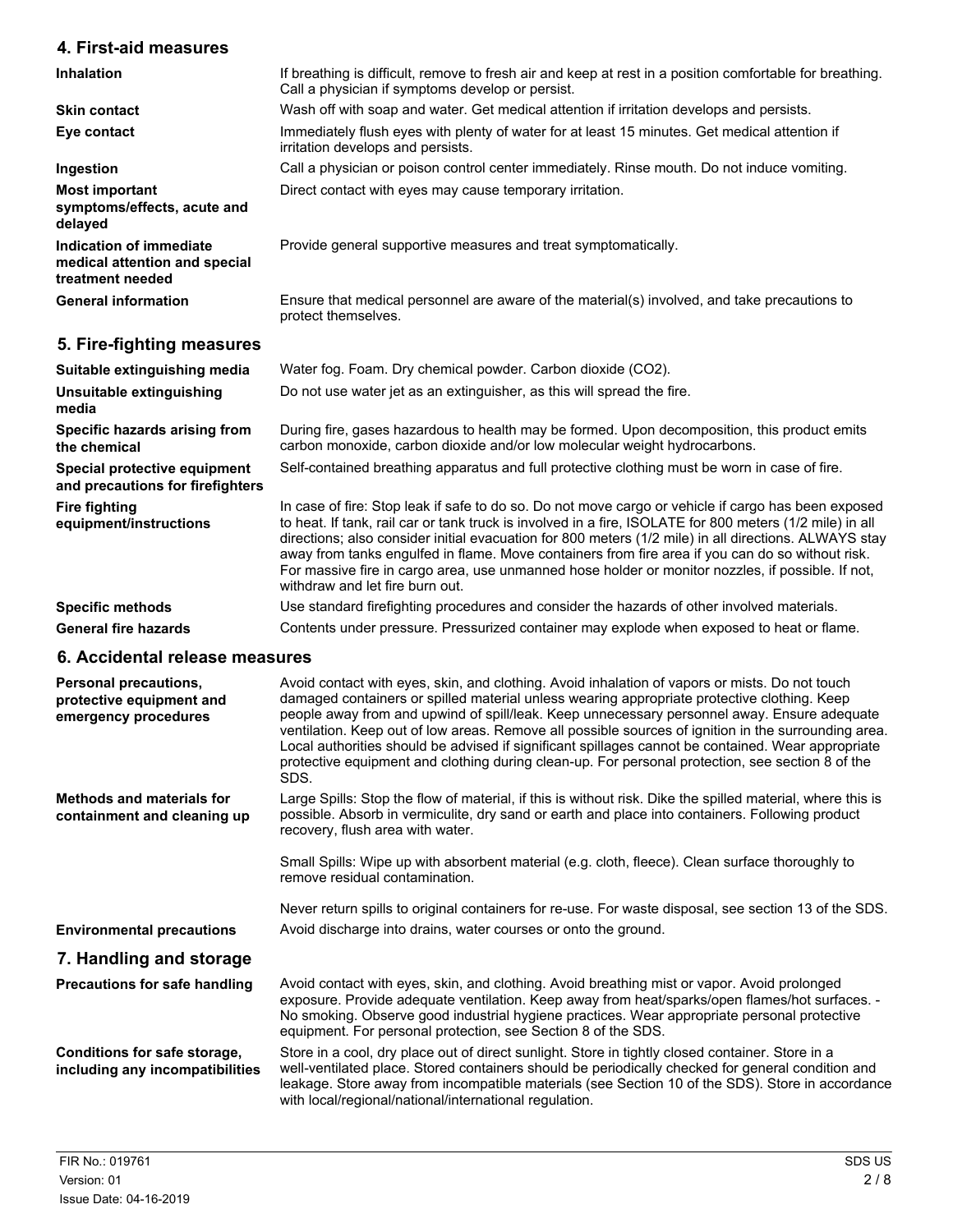# **8. Exposure controls/personal protection**

#### **Occupational exposure limits**

The following constituents are the only constituents of the product which have a PEL, TLV or other recommended exposure limit. At this time, the other constituents have no known exposure limits.

| US. OSHA Table Z-1 Limits for Air Contaminants (29 CFR 1910.1000)<br><b>Components</b>              | <b>Type</b>                                                                                                                                                                                                                                                                                                                                |                                                             |                 | <b>Value</b>                                                                                                                                                                                                                                                                             |  |
|-----------------------------------------------------------------------------------------------------|--------------------------------------------------------------------------------------------------------------------------------------------------------------------------------------------------------------------------------------------------------------------------------------------------------------------------------------------|-------------------------------------------------------------|-----------------|------------------------------------------------------------------------------------------------------------------------------------------------------------------------------------------------------------------------------------------------------------------------------------------|--|
| PROPAN-2-OL (CAS<br>$67-63-0)$                                                                      | PEL                                                                                                                                                                                                                                                                                                                                        |                                                             |                 | 980 mg/m3                                                                                                                                                                                                                                                                                |  |
|                                                                                                     |                                                                                                                                                                                                                                                                                                                                            |                                                             |                 | $400$ ppm                                                                                                                                                                                                                                                                                |  |
| <b>US. ACGIH Threshold Limit Values</b>                                                             |                                                                                                                                                                                                                                                                                                                                            |                                                             |                 |                                                                                                                                                                                                                                                                                          |  |
| <b>Components</b>                                                                                   | <b>Type</b>                                                                                                                                                                                                                                                                                                                                |                                                             |                 | Value                                                                                                                                                                                                                                                                                    |  |
| <b>BUTANE (CAS 106-97-8)</b>                                                                        | <b>STEL</b>                                                                                                                                                                                                                                                                                                                                |                                                             |                 | 1000 ppm                                                                                                                                                                                                                                                                                 |  |
| PROPAN-2-OL (CAS<br>$67-63-0)$                                                                      | <b>STEL</b>                                                                                                                                                                                                                                                                                                                                |                                                             |                 | 400 ppm                                                                                                                                                                                                                                                                                  |  |
|                                                                                                     | <b>TWA</b>                                                                                                                                                                                                                                                                                                                                 |                                                             |                 | $200$ ppm                                                                                                                                                                                                                                                                                |  |
| US. NIOSH: Pocket Guide to Chemical Hazards<br><b>Components</b>                                    | <b>Type</b>                                                                                                                                                                                                                                                                                                                                |                                                             |                 | <b>Value</b>                                                                                                                                                                                                                                                                             |  |
| <b>BUTANE (CAS 106-97-8)</b>                                                                        | <b>TWA</b>                                                                                                                                                                                                                                                                                                                                 |                                                             |                 | 1900 mg/m3                                                                                                                                                                                                                                                                               |  |
|                                                                                                     |                                                                                                                                                                                                                                                                                                                                            |                                                             |                 | 800 ppm                                                                                                                                                                                                                                                                                  |  |
| PROPAN-2-OL (CAS<br>$67-63-0)$                                                                      | <b>STEL</b>                                                                                                                                                                                                                                                                                                                                |                                                             |                 | 1225 mg/m3                                                                                                                                                                                                                                                                               |  |
|                                                                                                     |                                                                                                                                                                                                                                                                                                                                            |                                                             |                 | 500 ppm                                                                                                                                                                                                                                                                                  |  |
|                                                                                                     | <b>TWA</b>                                                                                                                                                                                                                                                                                                                                 |                                                             |                 | 980 mg/m3                                                                                                                                                                                                                                                                                |  |
|                                                                                                     |                                                                                                                                                                                                                                                                                                                                            |                                                             |                 | 400 ppm                                                                                                                                                                                                                                                                                  |  |
| <b>Biological limit values</b>                                                                      |                                                                                                                                                                                                                                                                                                                                            |                                                             |                 |                                                                                                                                                                                                                                                                                          |  |
| <b>ACGIH Biological Exposure Indices</b><br><b>Components</b>                                       | <b>Value</b>                                                                                                                                                                                                                                                                                                                               | <b>Determinant</b>                                          | <b>Specimen</b> | <b>Sampling Time</b>                                                                                                                                                                                                                                                                     |  |
| PROPAN-2-OL (CAS<br>$67-63-0$                                                                       | 40 mg/l                                                                                                                                                                                                                                                                                                                                    | Acetone                                                     | Urine           |                                                                                                                                                                                                                                                                                          |  |
| * - For sampling details, please see the source document.                                           |                                                                                                                                                                                                                                                                                                                                            |                                                             |                 |                                                                                                                                                                                                                                                                                          |  |
| Appropriate engineering<br>controls                                                                 | Use adequate ventilation to control airborne concentrations below the exposure limits/guidelines. If<br>user operations generate a vapor, dust and/or mist, use process enclosure, appropriate local<br>exhaust ventilation, or other engineering controls to control airborne levels below the<br>recommended exposure limits/guidelines. |                                                             |                 |                                                                                                                                                                                                                                                                                          |  |
| Individual protection measures, such as personal protective equipment<br><b>Eye/face protection</b> | Wear safety glasses with side shields (or goggles).                                                                                                                                                                                                                                                                                        |                                                             |                 |                                                                                                                                                                                                                                                                                          |  |
| <b>Skin protection</b>                                                                              |                                                                                                                                                                                                                                                                                                                                            |                                                             |                 |                                                                                                                                                                                                                                                                                          |  |
| <b>Hand protection</b>                                                                              | Suitable chemical protective gloves should be worn when the potential exists for skin exposure.<br>The choice of an appropriate glove does not only depend on its material but also on other quality<br>features and is different from one producer to the other. Nitrile gloves are recommended.                                          |                                                             |                 |                                                                                                                                                                                                                                                                                          |  |
| Other                                                                                               |                                                                                                                                                                                                                                                                                                                                            | Wear appropriate chemical resistant clothing if applicable. |                 |                                                                                                                                                                                                                                                                                          |  |
| <b>Respiratory protection</b>                                                                       | Standard 29 CFR 1910.134 and/or Canadian Standard CSA Z94.4.                                                                                                                                                                                                                                                                               |                                                             |                 | If engineering controls do not maintain airborne concentrations to a level which is adequate to<br>protect worker health, an approved respirator must be worn. Respirator selection, use and<br>maintenance should be in accordance with the requirements of OSHA Respiratory Protection |  |
| <b>Thermal hazards</b>                                                                              | Wear appropriate thermal protective clothing, when necessary.                                                                                                                                                                                                                                                                              |                                                             |                 |                                                                                                                                                                                                                                                                                          |  |
| <b>General hygiene</b><br>considerations                                                            | Always observe good personal hygiene measures, such as washing after handling the material<br>and before eating, drinking, and/or smoking. Routinely wash work clothing and protective<br>equipment to remove contaminants.                                                                                                                |                                                             |                 |                                                                                                                                                                                                                                                                                          |  |
| 9. Physical and chemical properties                                                                 |                                                                                                                                                                                                                                                                                                                                            |                                                             |                 |                                                                                                                                                                                                                                                                                          |  |
| Appearance                                                                                          |                                                                                                                                                                                                                                                                                                                                            |                                                             |                 |                                                                                                                                                                                                                                                                                          |  |
| <b>Physical state</b>                                                                               | Liquid.                                                                                                                                                                                                                                                                                                                                    |                                                             |                 |                                                                                                                                                                                                                                                                                          |  |
| Form                                                                                                | Aerosol.                                                                                                                                                                                                                                                                                                                                   |                                                             |                 |                                                                                                                                                                                                                                                                                          |  |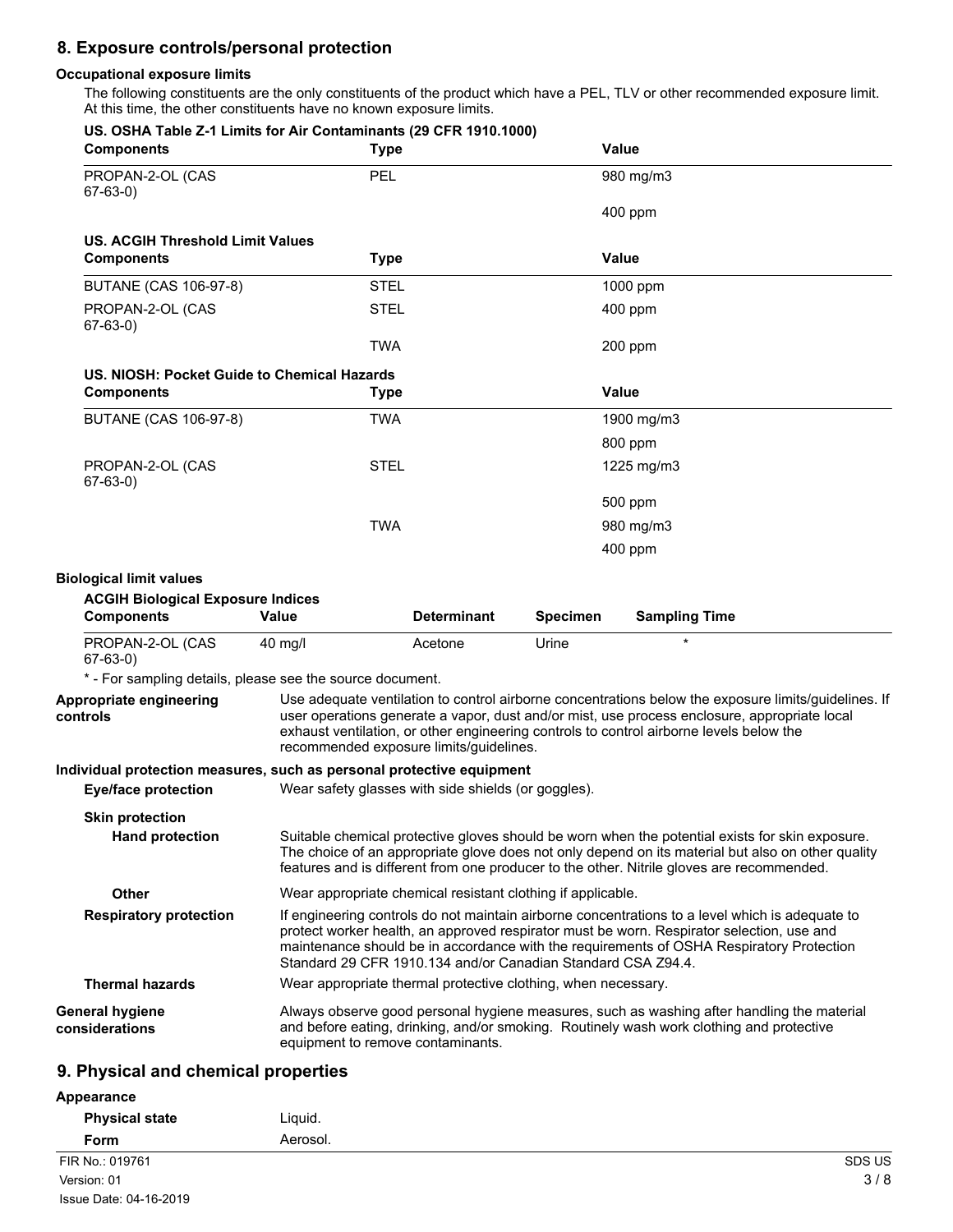| Color                                        | Not available.                                |  |
|----------------------------------------------|-----------------------------------------------|--|
| Odor                                         | Not available.                                |  |
| <b>Odor threshold</b>                        | Not available.                                |  |
| рH                                           | 10                                            |  |
| Melting point/freezing point                 | Not available.                                |  |
| Initial boiling point and boiling            | Not available.                                |  |
| range                                        |                                               |  |
| <b>Flash point</b>                           | -20.2 °F (-29.0 °C) Pensky-Martens Closed Cup |  |
| <b>Evaporation rate</b>                      | 1.4 (BuAc=1)                                  |  |
| Flammability (solid, gas)                    | Not applicable.                               |  |
| Upper/lower flammability or explosive limits |                                               |  |

**Explosive limit - lower (%)** 1.9 % **Explosive limit - upper (%)** 12.7 % **Vapor pressure** 101.3 kPa (@ 20 °C) **Vapor density** 1 (Air=1) **Relative density** 0.96

| Solubility(ies)                                   |                |
|---------------------------------------------------|----------------|
| Solubility (water)                                | Not available. |
| <b>Partition coefficient</b><br>(n-octanol/water) | Not available. |
| Auto-ignition temperature                         | Not available. |
| <b>Decomposition temperature</b>                  | Not available. |
| Viscositv                                         | $> 20.5$ cSt   |
| Viscosity temperature                             | 104 °F (40 °C) |
| Other information                                 |                |
| <b>Heat of combustion</b>                         | 2.95 kJ/g      |
| voc                                               | ጸ %            |

### **10. Stability and reactivity**

| <b>Reactivity</b>                            | The product is stable and non-reactive under normal conditions of use, storage and transport.                                                                            |
|----------------------------------------------|--------------------------------------------------------------------------------------------------------------------------------------------------------------------------|
| <b>Chemical stability</b>                    | Material is stable under normal conditions.                                                                                                                              |
| <b>Possibility of hazardous</b><br>reactions | Hazardous polymerization does not occur.                                                                                                                                 |
| <b>Conditions to avoid</b>                   | Keep away from heat, hot surfaces, sparks, open flames and other ignition sources. Avoid<br>temperatures exceeding the flash point. Contact with incompatible materials. |
| Incompatible materials                       | Strong oxidizing agents.                                                                                                                                                 |
| <b>Hazardous decomposition</b><br>products   | Upon decomposition, this product emits carbon monoxide, carbon dioxide and/or low molecular<br>weight hydrocarbons.                                                      |
|                                              |                                                                                                                                                                          |

## **11. Toxicological information**

### **Information on likely routes of exposure**

| <b>Inhalation</b>                                                                  | May cause irritation to the respiratory system. Vapors have a narcotic effect and may cause<br>headache, fatique, dizziness and nausea. Prolonged inhalation may be harmful. |
|------------------------------------------------------------------------------------|------------------------------------------------------------------------------------------------------------------------------------------------------------------------------|
| <b>Skin contact</b>                                                                | Frequent or prolonged contact may defat and dry the skin, leading to discomfort and dermatitis.                                                                              |
| Eye contact                                                                        | Direct contact with eyes may cause temporary irritation.                                                                                                                     |
| Ingestion                                                                          | May be harmful if swallowed.                                                                                                                                                 |
| Symptoms related to the<br>physical, chemical and<br>toxicological characteristics | Direct contact with eyes may cause temporary irritation.                                                                                                                     |

#### **Information on toxicological effects**

#### **Acute toxicity**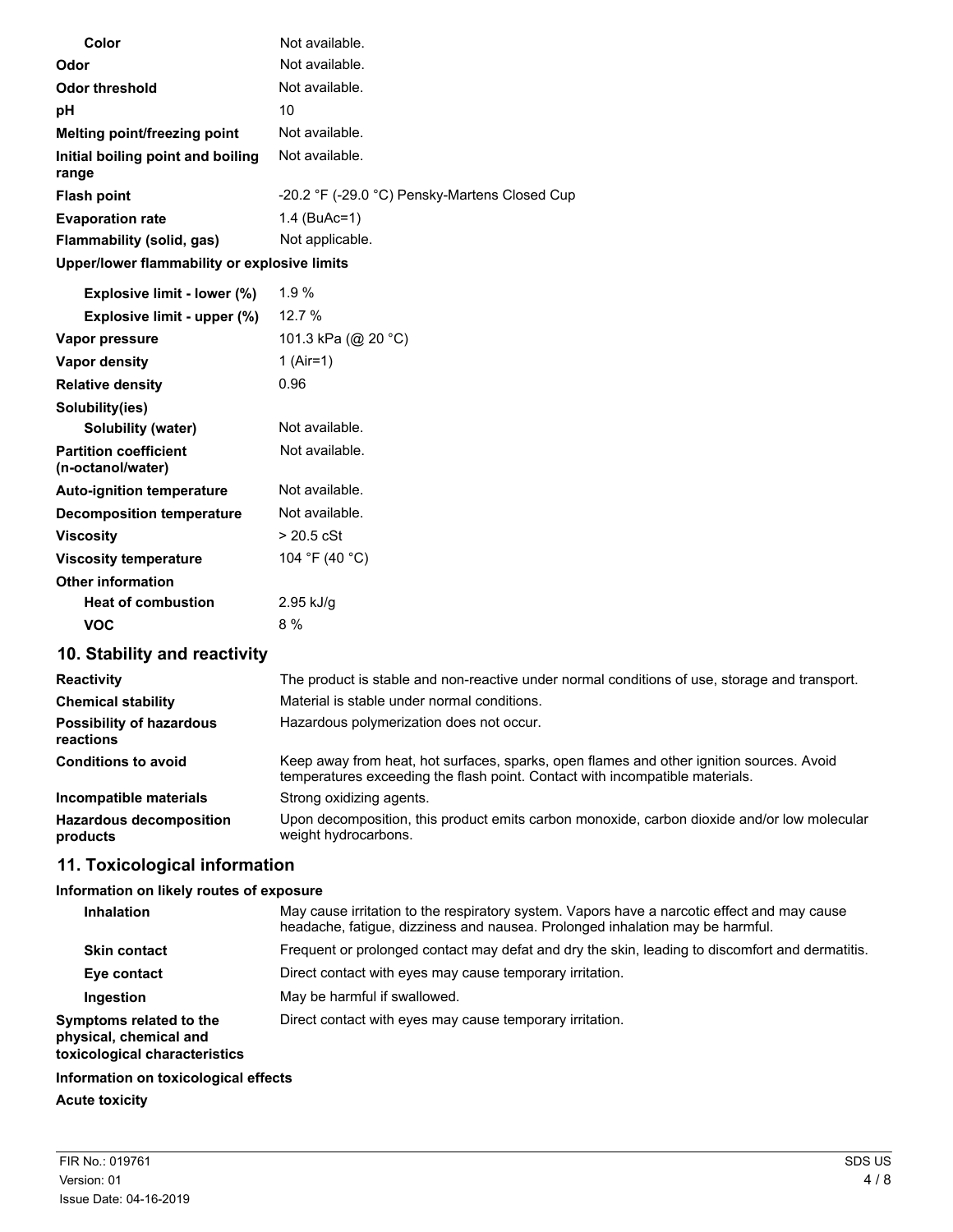| <b>Components</b>                                                     | <b>Species</b>  |                                                                                                                     | <b>Calculated/Test Results</b>                                                                                                                                                                        |  |
|-----------------------------------------------------------------------|-----------------|---------------------------------------------------------------------------------------------------------------------|-------------------------------------------------------------------------------------------------------------------------------------------------------------------------------------------------------|--|
| <b>BUTANE (CAS 106-97-8)</b>                                          |                 |                                                                                                                     |                                                                                                                                                                                                       |  |
| <b>Acute</b>                                                          |                 |                                                                                                                     |                                                                                                                                                                                                       |  |
| <b>Inhalation</b>                                                     |                 |                                                                                                                     |                                                                                                                                                                                                       |  |
| <b>LC50</b>                                                           | Mouse           |                                                                                                                     | 680 mg/l, 2 Hours                                                                                                                                                                                     |  |
|                                                                       | Rat             |                                                                                                                     | 658 mg/l, 4 Hours                                                                                                                                                                                     |  |
| PROPAN-2-OL (CAS 67-63-0)                                             |                 |                                                                                                                     |                                                                                                                                                                                                       |  |
| <b>Acute</b>                                                          |                 |                                                                                                                     |                                                                                                                                                                                                       |  |
| Dermal                                                                |                 |                                                                                                                     |                                                                                                                                                                                                       |  |
| LD50                                                                  | Rabbit          |                                                                                                                     | 12800 mg/kg                                                                                                                                                                                           |  |
| Oral                                                                  |                 |                                                                                                                     |                                                                                                                                                                                                       |  |
| LD50                                                                  | Dog             |                                                                                                                     | 4797 mg/kg                                                                                                                                                                                            |  |
|                                                                       | Mouse           |                                                                                                                     | 3600 mg/kg                                                                                                                                                                                            |  |
|                                                                       |                 |                                                                                                                     | 4.5 g/kg                                                                                                                                                                                              |  |
|                                                                       | Rabbit          |                                                                                                                     | 6410 mg/kg                                                                                                                                                                                            |  |
|                                                                       |                 |                                                                                                                     | 8 g/kg                                                                                                                                                                                                |  |
|                                                                       |                 |                                                                                                                     | 5.03 g/kg                                                                                                                                                                                             |  |
|                                                                       | Rat             |                                                                                                                     | 5045 mg/kg                                                                                                                                                                                            |  |
|                                                                       |                 |                                                                                                                     | $4.7$ g/kg                                                                                                                                                                                            |  |
| <b>Other</b>                                                          |                 |                                                                                                                     |                                                                                                                                                                                                       |  |
| LD50                                                                  | Mouse           |                                                                                                                     | 4477 mg/kg                                                                                                                                                                                            |  |
|                                                                       |                 |                                                                                                                     | 1509 mg/kg                                                                                                                                                                                            |  |
|                                                                       | Rat             |                                                                                                                     |                                                                                                                                                                                                       |  |
|                                                                       |                 |                                                                                                                     | 2735 mg/kg                                                                                                                                                                                            |  |
|                                                                       |                 |                                                                                                                     | 1099 mg/kg                                                                                                                                                                                            |  |
| <b>Skin corrosion/irritation</b>                                      |                 | Prolonged skin contact may cause temporary irritation.                                                              |                                                                                                                                                                                                       |  |
| Serious eye damage/eye<br>irritation                                  |                 | Direct contact with eyes may cause temporary irritation.                                                            |                                                                                                                                                                                                       |  |
| Respiratory or skin sensitization                                     |                 |                                                                                                                     |                                                                                                                                                                                                       |  |
| <b>Respiratory sensitization</b>                                      |                 | Not a respiratory sensitizer.                                                                                       |                                                                                                                                                                                                       |  |
| <b>Skin sensitization</b>                                             |                 | This product is not expected to cause skin sensitization.                                                           |                                                                                                                                                                                                       |  |
| Germ cell mutagenicity                                                |                 | No data available to indicate product or any components present at greater than 0.1% are<br>mutagenic or genotoxic. |                                                                                                                                                                                                       |  |
| Carcinogenicity                                                       |                 | This product is not considered to be a carcinogen by IARC, ACGIH, NTP, or OSHA.                                     |                                                                                                                                                                                                       |  |
| IARC Monographs. Overall Evaluation of Carcinogenicity<br>Not listed. |                 |                                                                                                                     |                                                                                                                                                                                                       |  |
| <b>Reproductive toxicity</b>                                          |                 | This product is not expected to cause reproductive or developmental effects.                                        |                                                                                                                                                                                                       |  |
| Specific target organ toxicity -<br>single exposure                   | Not classified. |                                                                                                                     |                                                                                                                                                                                                       |  |
| Specific target organ toxicity -<br>repeated exposure                 | Not classified. |                                                                                                                     |                                                                                                                                                                                                       |  |
| <b>Aspiration hazard</b>                                              |                 | Not an aspiration hazard.                                                                                           |                                                                                                                                                                                                       |  |
| <b>Chronic effects</b>                                                |                 | Prolonged inhalation may be harmful.                                                                                |                                                                                                                                                                                                       |  |
| 12. Ecological information                                            |                 |                                                                                                                     |                                                                                                                                                                                                       |  |
| <b>Ecotoxicity</b>                                                    |                 |                                                                                                                     | The product is not classified as environmentally hazardous. However, this does not exclude the<br>possibility that large or frequent spills can have a harmful or damaging effect on the environment. |  |
| <b>Ecotoxicity</b>                                                    |                 |                                                                                                                     |                                                                                                                                                                                                       |  |
| <b>Components</b>                                                     |                 | <b>Species</b>                                                                                                      | <b>Calculated/Test Results</b>                                                                                                                                                                        |  |
| PROPAN-2-OL (CAS 67-63-0)                                             |                 |                                                                                                                     |                                                                                                                                                                                                       |  |
| <b>Aquatic</b>                                                        |                 |                                                                                                                     |                                                                                                                                                                                                       |  |
| Fish                                                                  | LC50            | Bluegill (Lepomis macrochirus)                                                                                      | > 1400 mg/l, 96 hours                                                                                                                                                                                 |  |
| FIR No.: 019761<br>Version: 01                                        |                 |                                                                                                                     | SDS US<br>5/8                                                                                                                                                                                         |  |

Issue Date: 04-16-2019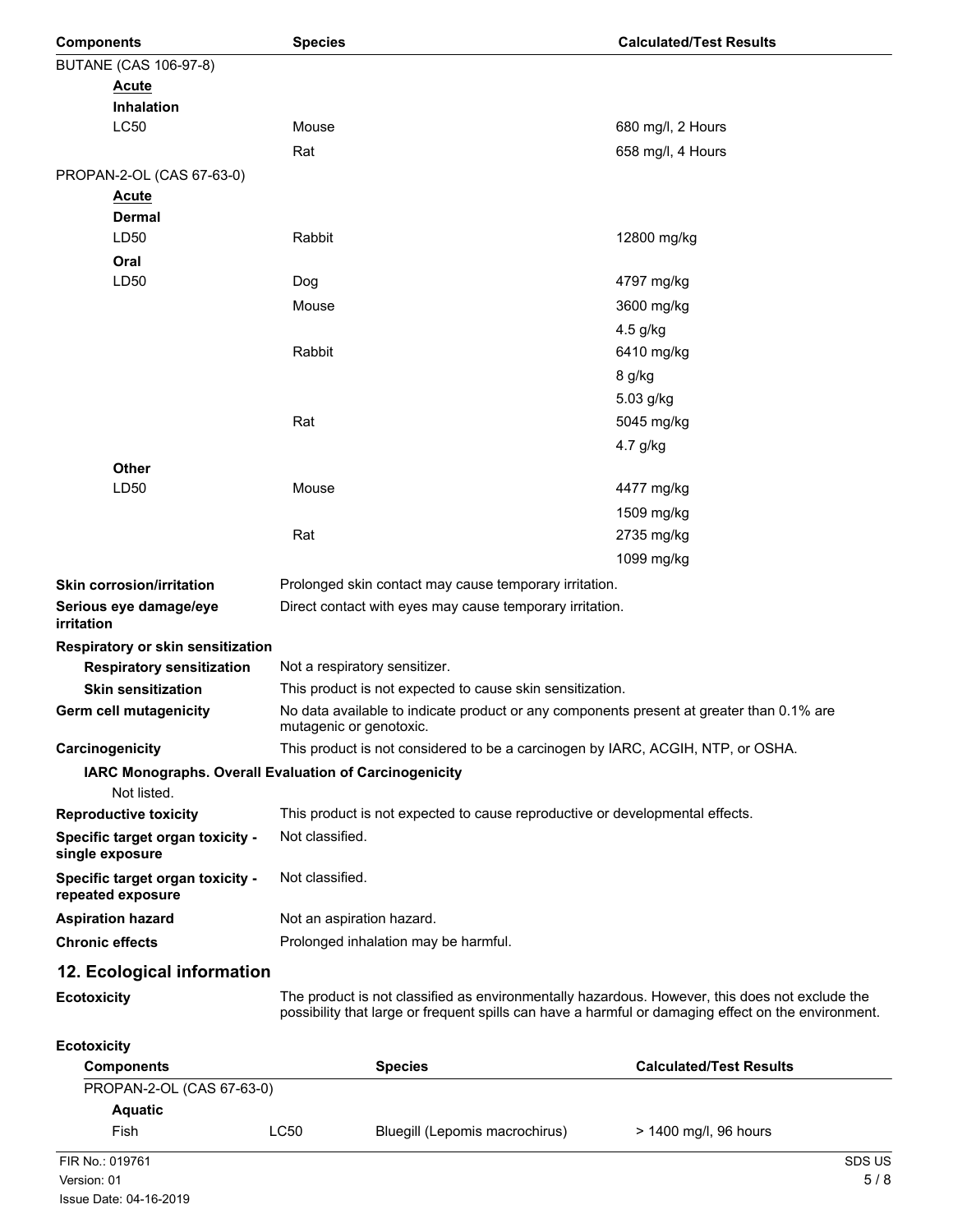|                         | Partition coefficient n-octanol / water (log Kow)                                                                                                                                          |  |
|-------------------------|--------------------------------------------------------------------------------------------------------------------------------------------------------------------------------------------|--|
| <b>BUTANE</b>           | 2.89                                                                                                                                                                                       |  |
| PROPAN-2-OL             | 0.05                                                                                                                                                                                       |  |
| <b>Mobility in soil</b> | No data available.                                                                                                                                                                         |  |
| Other adverse effects   | No other adverse environmental effects (e.g. ozone depletion, photochemical ozone creation<br>potential, endocrine disruption, global warming potential) are expected from this component. |  |

# **13. Disposal considerations**

| <b>Disposal instructions</b>             | Collect and reclaim or dispose in sealed containers at licensed waste disposal site. Do not<br>incinerate sealed containers. If discarded, this product is considered a RCRA ignitable waste,<br>D001. Dispose of contents/container in accordance with local/regional/national/international<br>requlations. |
|------------------------------------------|---------------------------------------------------------------------------------------------------------------------------------------------------------------------------------------------------------------------------------------------------------------------------------------------------------------|
| Local disposal regulations               | Dispose in accordance with all applicable regulations.                                                                                                                                                                                                                                                        |
| Hazardous waste code                     | D001: Waste Flammable material with a flash point <140 F<br>The waste code should be assigned in discussion between the user, the producer and the waste<br>disposal company.                                                                                                                                 |
| Waste from residues / unused<br>products | Dispose of in accordance with local regulations. Empty containers or liners may retain some<br>product residues. This material and its container must be disposed of in a safe manner (see:<br>Disposal instructions).                                                                                        |
| <b>Contaminated packaging</b>            | Since emptied containers may retain product residue, follow label warnings even after container is<br>emptied. Empty containers should be taken to an approved waste handling site for recycling or<br>disposal.                                                                                              |

# **14. Transport information**

| <b>DOT</b>                        |                                                                                                      |        |
|-----------------------------------|------------------------------------------------------------------------------------------------------|--------|
| <b>UN number</b>                  | <b>UN1950</b>                                                                                        |        |
| UN proper shipping name           | <b>AEROSOLS</b>                                                                                      |        |
| <b>Transport hazard class(es)</b> |                                                                                                      |        |
| <b>Class</b>                      | 2.2                                                                                                  |        |
| <b>Subsidiary risk</b>            |                                                                                                      |        |
| Label(s)                          | 2.2                                                                                                  |        |
| <b>Packing group</b>              | Not available.                                                                                       |        |
|                                   | Special precautions for user Read safety instructions, SDS and emergency procedures before handling. |        |
| <b>Special provisions</b>         | 19. T <sub>50</sub>                                                                                  |        |
| <b>Packaging exceptions</b>       | 306                                                                                                  |        |
| Packaging non bulk                | 304                                                                                                  |        |
| Packaging bulk                    | 314, 315                                                                                             |        |
| <b>IATA</b>                       |                                                                                                      |        |
| <b>UN number</b>                  | <b>UN1950</b>                                                                                        |        |
| UN proper shipping name           | <b>AEROSOLS</b>                                                                                      |        |
| <b>Transport hazard class(es)</b> |                                                                                                      |        |
| <b>Class</b>                      | 2.2                                                                                                  |        |
| <b>Subsidiary risk</b>            |                                                                                                      |        |
| Packing group                     | Not available.                                                                                       |        |
| <b>Environmental hazards</b>      | No.                                                                                                  |        |
| <b>ERG Code</b>                   | 101                                                                                                  |        |
|                                   | Special precautions for user Read safety instructions, SDS and emergency procedures before handling. |        |
| <b>Other information</b>          |                                                                                                      |        |
| <b>Cargo aircraft only</b>        | Allowed with restrictions.                                                                           |        |
| <b>IMDG</b>                       |                                                                                                      |        |
| UN number                         | <b>UN1950</b>                                                                                        |        |
| UN proper shipping name           | <b>AEROSOLS</b>                                                                                      |        |
| <b>Transport hazard class(es)</b> |                                                                                                      |        |
| <b>Class</b>                      | 2.2                                                                                                  |        |
| <b>Subsidiary risk</b>            |                                                                                                      |        |
| <b>Packing group</b>              | Not available.                                                                                       |        |
| <b>Environmental hazards</b>      |                                                                                                      |        |
| <b>Marine pollutant</b>           | No.                                                                                                  |        |
| <b>EmS</b>                        | $F-D, S-U$                                                                                           |        |
| FIR No.: 019761                   |                                                                                                      | SDS US |
| Version: 01                       |                                                                                                      | 6/8    |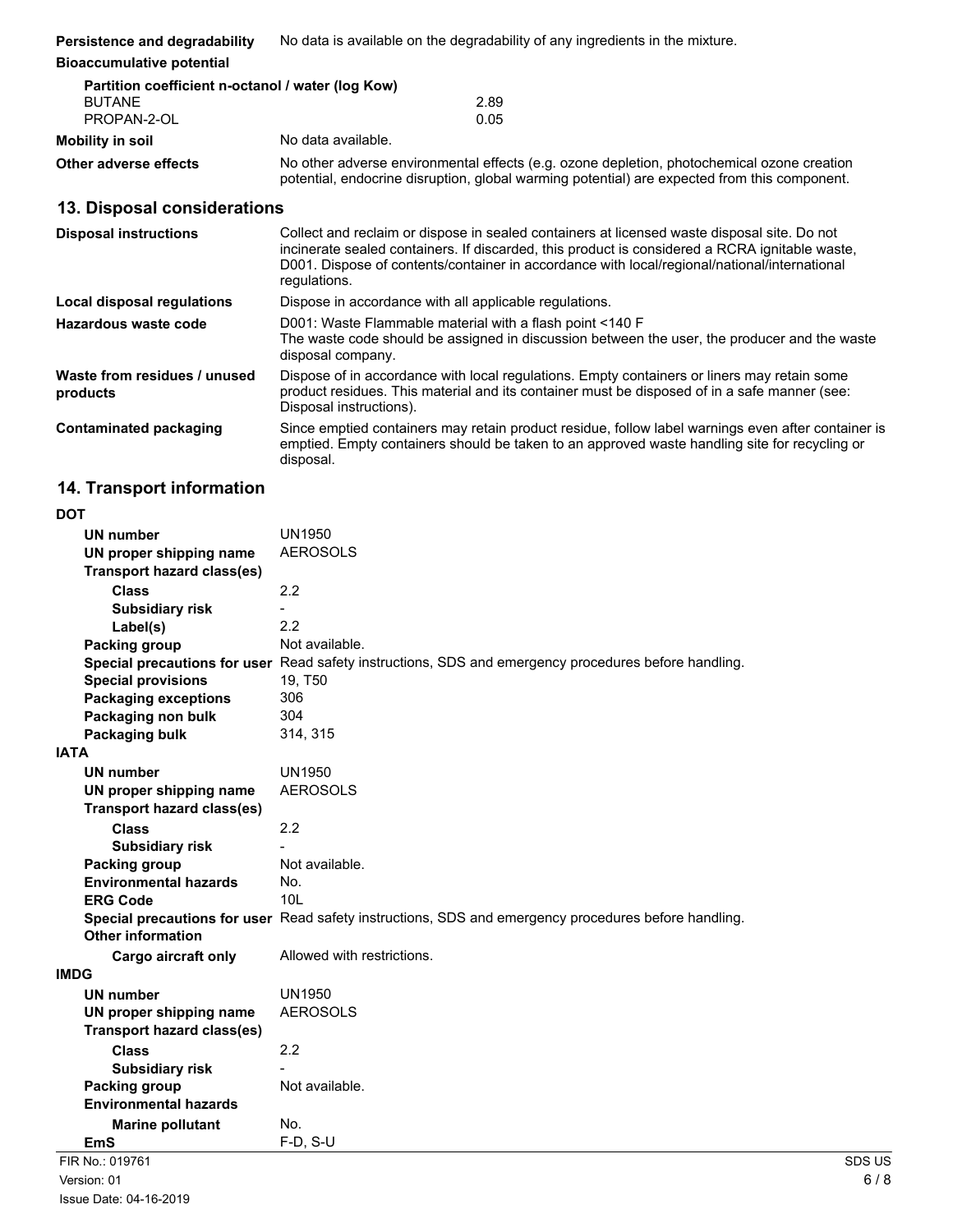**Special precautions for user** Read safety instructions, SDS and emergency procedures before handling. **Transport in bulk according to Annex II of MARPOL 73/78 and the IBC Code**



### **15. Regulatory information**

| <b>US federal regulations</b>                                                                                                      | This product is a "Hazardous Chemical" as defined by the OSHA Hazard Communication<br>Standard, 29 CFR 1910.1200. |                    |                                                                                   |  |
|------------------------------------------------------------------------------------------------------------------------------------|-------------------------------------------------------------------------------------------------------------------|--------------------|-----------------------------------------------------------------------------------|--|
| <b>Toxic Substances Control</b><br>Act (TSCA)                                                                                      |                                                                                                                   |                    | All components of the mixture on the TSCA 8(b) inventory are designated "active". |  |
| TSCA Section 12(b) Export Notification (40 CFR 707, Subpt. D)                                                                      |                                                                                                                   |                    |                                                                                   |  |
| Not regulated.                                                                                                                     |                                                                                                                   |                    |                                                                                   |  |
| <b>CERCLA Hazardous Substance List (40 CFR 302.4)</b>                                                                              |                                                                                                                   |                    |                                                                                   |  |
| <b>BUTANE (CAS 106-97-8)</b><br>PROPAN-2-OL (CAS 67-63-0)                                                                          |                                                                                                                   | Listed.<br>Listed. |                                                                                   |  |
| <b>SARA 304 Emergency release notification</b>                                                                                     |                                                                                                                   |                    |                                                                                   |  |
| Not regulated.                                                                                                                     |                                                                                                                   |                    |                                                                                   |  |
| Superfund Amendments and Reauthorization Act of 1986 (SARA)<br><b>SARA 302 Extremely hazardous substance</b><br>Not listed.        |                                                                                                                   |                    |                                                                                   |  |
| SARA 311/312 Hazardous<br>chemical                                                                                                 | Yes                                                                                                               |                    |                                                                                   |  |
| <b>Classified hazard</b><br>categories                                                                                             | Gas under pressure                                                                                                |                    |                                                                                   |  |
| SARA 313 (TRI reporting)<br><b>Chemical name</b>                                                                                   |                                                                                                                   | <b>CAS number</b>  | $%$ by wt.                                                                        |  |
| PROPAN-2-OL                                                                                                                        |                                                                                                                   | 67-63-0            | 3.5                                                                               |  |
| <b>Other federal regulations</b>                                                                                                   |                                                                                                                   |                    |                                                                                   |  |
| Clean Air Act (CAA) Section 112 Hazardous Air Pollutants (HAPs) List                                                               |                                                                                                                   |                    |                                                                                   |  |
| Not regulated.<br>Clean Air Act (CAA) Section 112(r) Accidental Release Prevention (40 CFR 68.130)<br><b>BUTANE (CAS 106-97-8)</b> |                                                                                                                   |                    |                                                                                   |  |
| <b>Safe Drinking Water Act</b><br>(SDWA)                                                                                           | Contains component(s) regulated under the Safe Drinking Water Act.                                                |                    |                                                                                   |  |